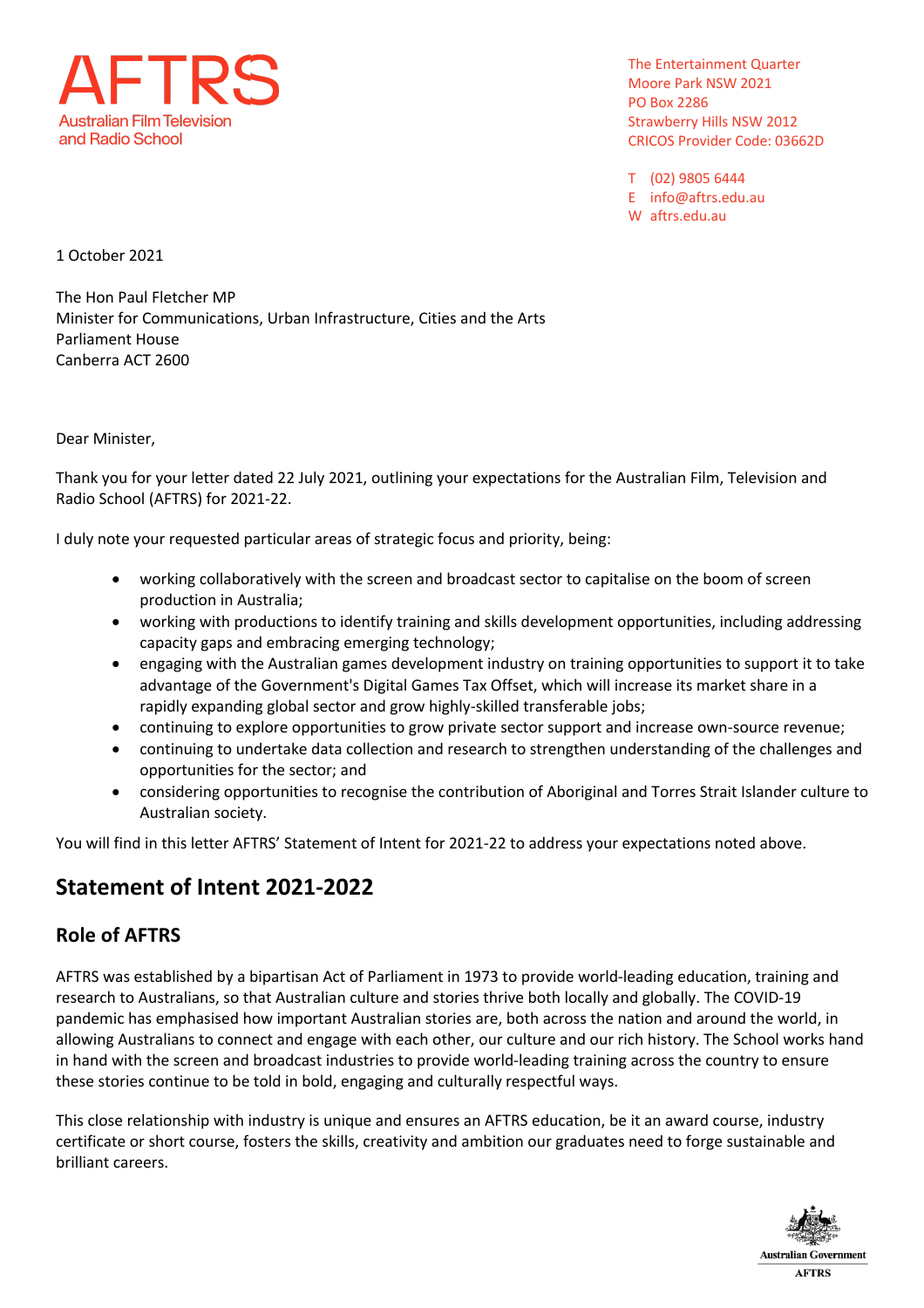## **AFTRS Strategy: Creating the Future**

Early in 2022, AFTRS will be launching its new 5-year Corporate Strategy: Creating the Future.

The strategy's three pillars, national reach, excellence and sustainability, will allow AFTRS to continue to meet its purpose in an increasingly dynamic and expanding operating landscape, including opportunities for digitisation and the growth of the screen and audio content sectors.

This strategy positions the School as an agile, future-facing organisation able to adapt to emerging opportunities and needs, without losing sight of its remit to excellence.

## **NATIONAL REACH**

Over the next twelve months, AFTRS will embark on its plan to design and implement a micro-credentialled, flexible model of delivery that will make its courses accessible and available to the most talented learners across Australia. A priority is to partner with First Nations communities that now have access, through the NBN rollout, to remote learning opportunities. AFTRS will be guided by each community's priorities and needs in putting together capacity building training partnerships. AFTRS' first project is with the Injinoo community in Cape York.

## **First Nations Culture**

In partnership with Netflix, AFTRS will be offering a number of Indigenous scholarships and programs in 2021-22 as part of the Netflix Indigenous Scholarship Fund. This Fund is designed to elevate and support Indigenous storytellers and creatives. First Nations values are central to the School's new strategy and 5-year plan. AFTRS is assembling a Council of Elders in 2021 from community members recognised as being in positions of high regard within their communities and having knowledge and experience of Indigenous cultural heritage relating to education, training and creative media practice. The Council of Elders will consult with the School as AFTRS moves to implement its First Nations Strategy and support AFTRS' First Nations graduates, students and community media makers by providing guidance on cultural and economic development through evaluating culturally safe pathways to enter the screen and broadcast industry.

AFTRS' commitment to embedding First Nations values throughout the School will further ensure opportunities to recognise and celebrate the contribution of First Nations storytelling and culture to Australian society.

## **EXCELLENCE**

AFTRS defines its approach to excellence as industry-aligned and future-facing.

#### **Industry Alignment**

The Australian screen and production sector is in a period of substantive growth. Generous and successful Government incentives, such as the Location Incentive and Post Digital and Visual Effects (PDV) offset, and global demand for content are creating new, exciting long-term opportunities for Australians. This growth in activity has created a clear and urgent need for more world-class, highly trained Australian craftspeople and specialists. AFTRS will continue to work closely with State and Government agencies and peak industry bodies (including NIDA, Screen Producers Australia, South Australian Film Corporation and Screen Australia) to meet these emerging needs and build a robust pipeline of highly trained talent.

Minister, as noted in your Statement of Expectations, the Government's Digital Games Tax Offset will create many opportunities for growth in the Australian games industry. AFTRS is actively engaging in this space by developing a suite of Games Business electives for AFTRS' Master of Arts Screen: Business, in partnership with the Interactive Games & Entertainment Association. This exciting partnership will empower practitioners in the Games Design industry with the business and leadership skills required to support this rapidly expanding sector. AFTRS is scoping

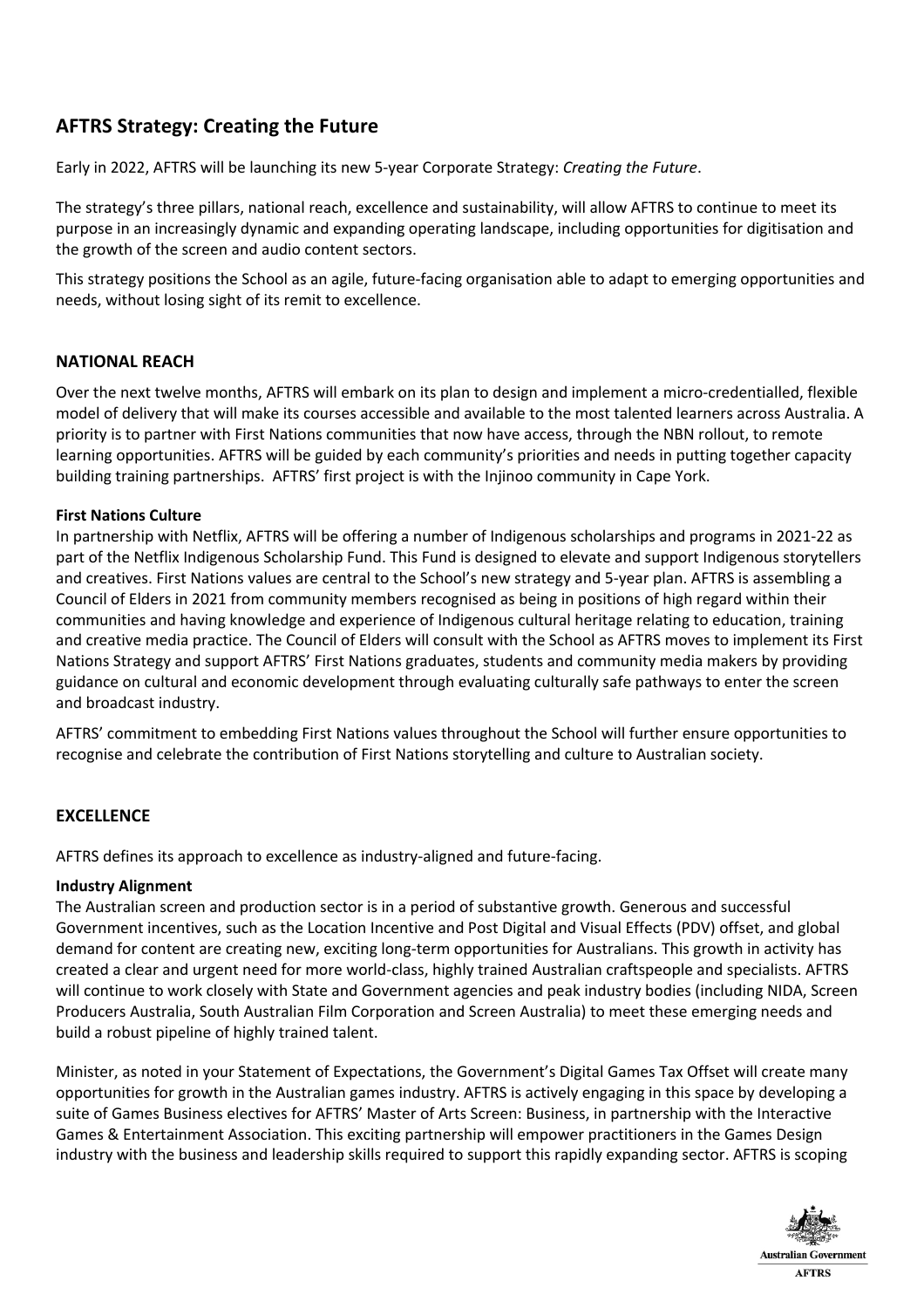further partnerships in this sector to integrate games design and visual effects across all course curricula to ensure these transferable skills are embedded in all our students and graduates.

This year AFTRS will continue to develop a model of integrated training that combines the best of on-the-job training with formal education: blending real-world learning driven by leading industry experts, with the critical thinking and adaptive creative skillsets vital to thrive in today's digital world. AFTRS will continue its very successful Graduate Program that acts as a transition from formal training into industry. This year's program secured twelve paid 13week internship positions for the Bachelor of Arts Screen: Production graduates including ABC, SBS, Endemol Shine Australia, Fremantle and ITV Studios. All the graduates who took part in the program in 2020 secured full-time work after their internships. AFTRS' graduate employment remains consistently high; it is estimated 83% of Master of Arts Screen graduates (2019-2020) are currently working on, or have worked on, an Australian production.

To identify the challenges and opportunities for the talent development in this period of change and growth, AFTRS has commissioned a study conducted by SARA (Screen Audience Research Australia) into changing career pathways in the screen and broadcast industry. It has been co-developed with a range of industry organisations with an aim to provide data and recommendations on how government agencies, higher education and private companies can better support industry practitioners along their career pathway in this new world of digital disruption and growth.

#### **Future-Focused**

Early in 2022, AFTRS is launching its Digital Futures Lab; an industry partnered, future-focused space that will provide the sector and emerging talent with learning opportunities and new knowledge in the latest innovations in technology, thinking, skills, business planning and creativity, from visual effects, animation, motion capture and virtual production, to virtual reality and augmented reality.

The first phase of the AFTRS' Digital Futures Lab will be an industry sandpit that allows industry practitioners and emerging talent access to cutting edge technologies, starting with virtual production. This opportunity is out of reach for many Australian companies due to the prohibitive cost of the technology. AFTRS will embark on this first phase with a grant from the Government for a virtual production training facility. The facility will support a training partnership and significant investment from Matchbox and NBCUniversal Group to develop and deliver curricula in Virtual Production and grow an Australian ecosystem of skills and knowledge in this very exciting area of production.

To support the upskilling of industry and to deepen understanding and innovation in these emerging areas, AFTRS is launching a Digital Futures Summit Series to bring leaders together across industry, government and education to spark conversation around collaborating, adapting and capitalising on technological change in our industry.

## **SUSTAINABILITY**

This year the School is focussing on ensuring its offerings and operations are agile, adaptive and scalable. This is critical in allowing AFTRS to grow its business and meet local, regional, state and territory need, while working to the capacity of its staff, resources and industries.

#### **Own-Sourced Revenue**

The School will continue to actively grow its own revenue streams, both with industry partners and private sector support. The School has already seen double-digit growth over the past year in corporate training. AFTRS is focused on continuing this growth in 2021-22, as well as sourcing new streams of own-sourced revenue with bespoke training for industry partners and licensing opportunities.